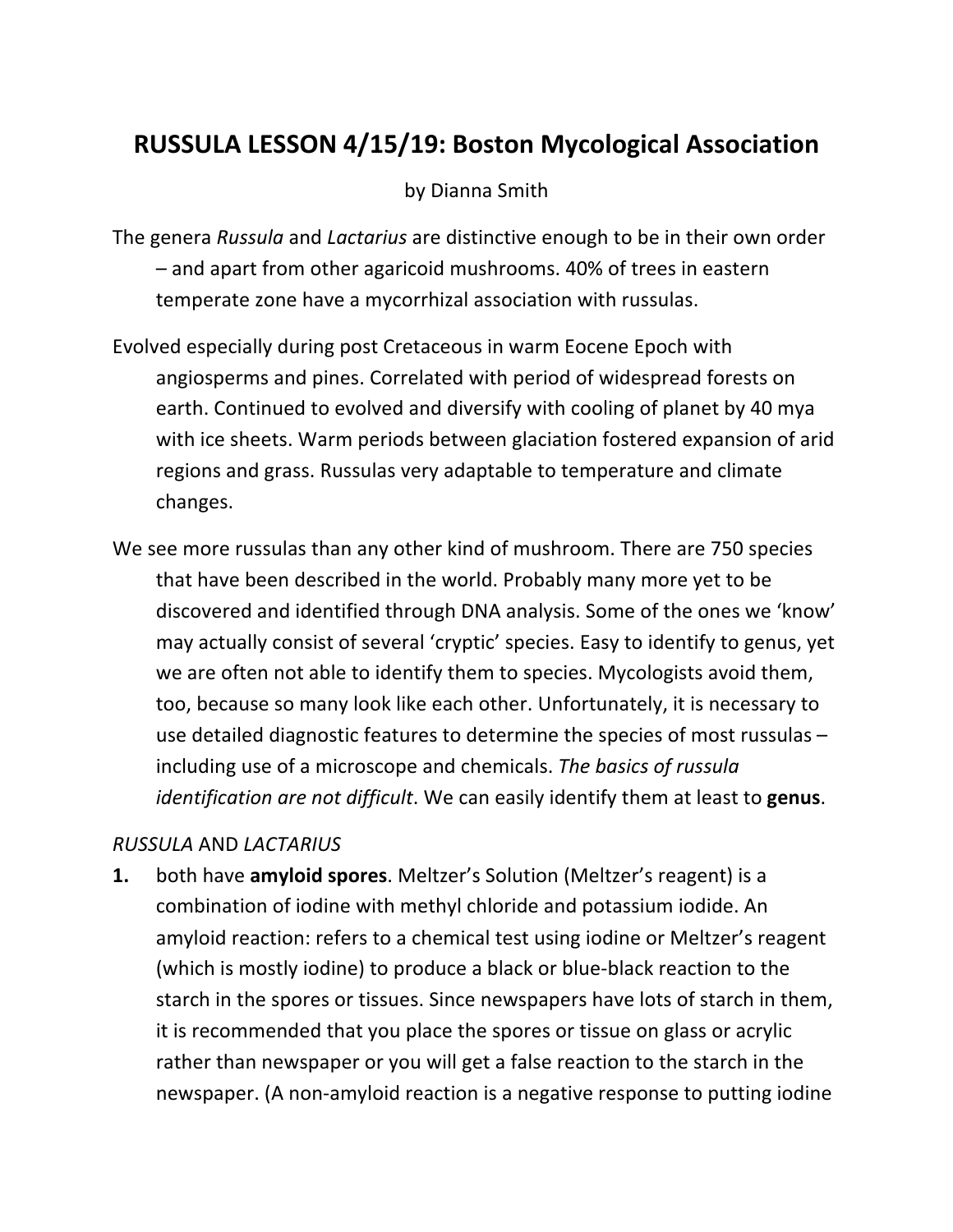or Meltzer's reagent on the spores or context. The spores or tissue being tested won't change color. A yellowish to deep reddish reaction is called a pseudoamyloid or dextrinoid reaction).

- 2. **Spores of russula and lactarius are reticulate**: means they have raised ridges.
- 3. **Brittle**: Their **cells are composed of spahaerocysts**, which consist of round rather than cylindrical hyphae. That is why they break easily and unevenly like a piece of chalk rather than just bend with pressure as other cap and stem mushrooms do.
- 4. **Often**, although not always, **colorful**.
- 5. **Central stipe (with a few exceptions such as** *Russula eccentrica***).**
- 6. **Ringless (no partial veil), no volval.**
- 7. **Adnate gill attachment** (broadly attached to the stem).
- 8. **Mycorrhizal association** with **pines and oaks.**

# **MACROSCOPIC CHARACTERS of RUSSULAS**

**Cap cuticle**: how far does it peel back from margin toward disc?

What **color** is the cap? Does it become washed out over time?

**Pileus**: dry or tacky or viscid?

**Cap size on average**? (S, M, M-L, L)

**Cap shape**? Convex, vase-shaped

**Gills**: color; spacing; length and number of gills (equal, unequal)?

**SPORE** print color: range from white to ochre.

**Stipe**: color; firm or fragile (relatively-speaking), length, diameter, shape.

**Taste and odor**: mild, bitter, burning hot, peppery, fruity, rancid, cedarwood, marzipan, shrimp, crustacean, fish, parsley, etc.

**Discoloration** with handling, insects; quickly or slowly over time?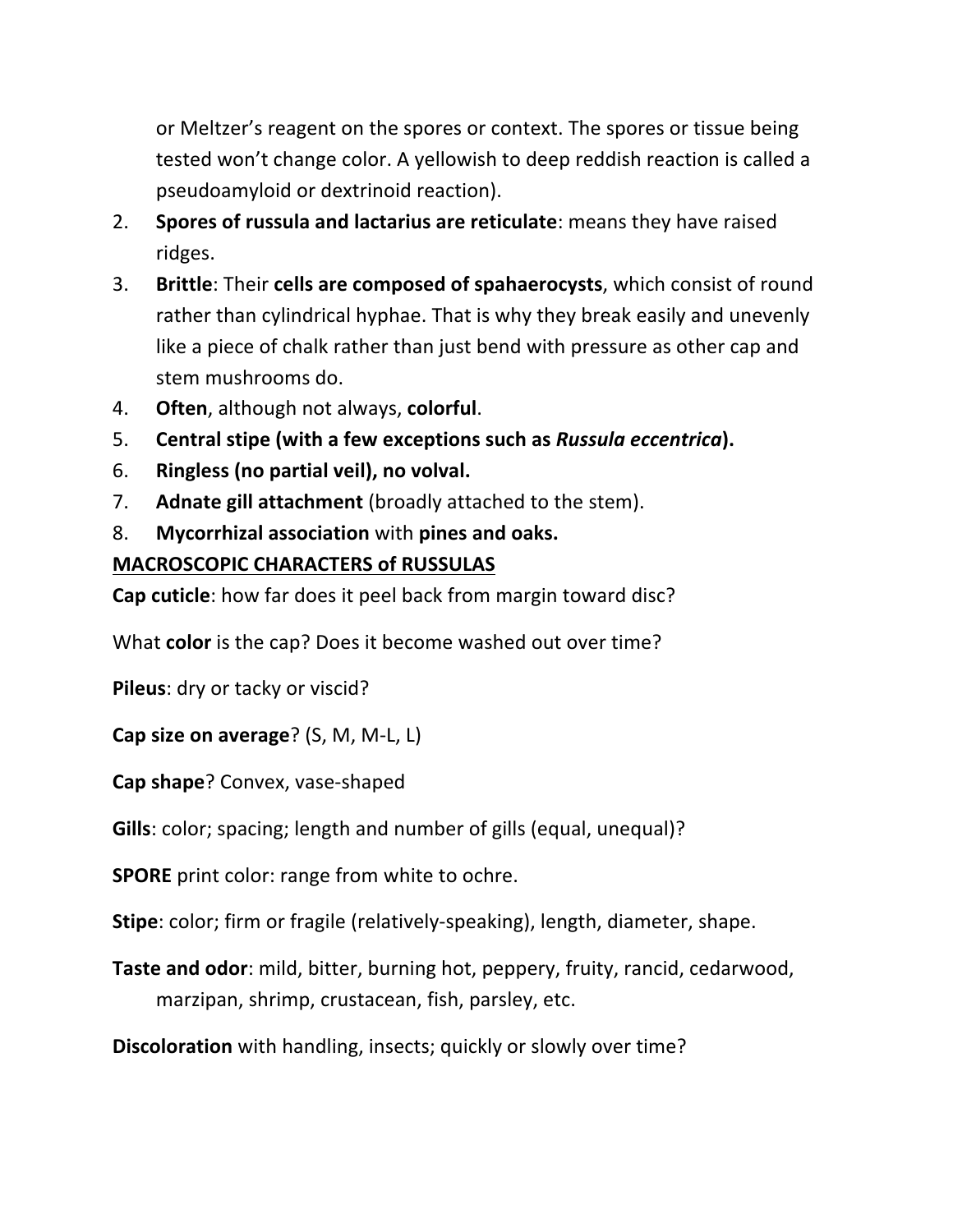Rolf Singer divided russulas into 5 major groups and numerous sections, each having a set of certain characteristics: Note that these are NOT phylogenetic groupings that show related russulas. There are in fact many different ways to organize them in your mind to facilitate being able to identify them.

### **SECTIONS (and Subsections)**

**Compactae (Firm, white to tan, staining brown, or gray to black or red to black) Decolorantes (Colorful, staining gray to black) Ingratae (Ochre, cherry, almond or marzipan then foetid) Rigidae (Dry-capped, greens, purples, mild taste generally) Russula (Smooth, tacky to viscid, bitter, super fragile, fades with age)** There USED TO BE less than a total of 30 species in the first three of the five groups.

# **SECTION COMPACTAE**

**Cap colors: light tan; white; off-white to grayish or blackish; white bruising red then black; bruising red-brown; bruising black FIRM context compared with most other russulas Crowded gills and white spore print DECOLORANTES SECTION** Cap colors: yellow, orange or red White to pale ochre spore print Context generally fragile Flesh staining slowly grayish to black, sometimes also pinkish-red Taste mild to somewhat acrid Odor of shellfish Most are edible **SECTION INGRATAE Includes all the 'foetid' smelling russulas**